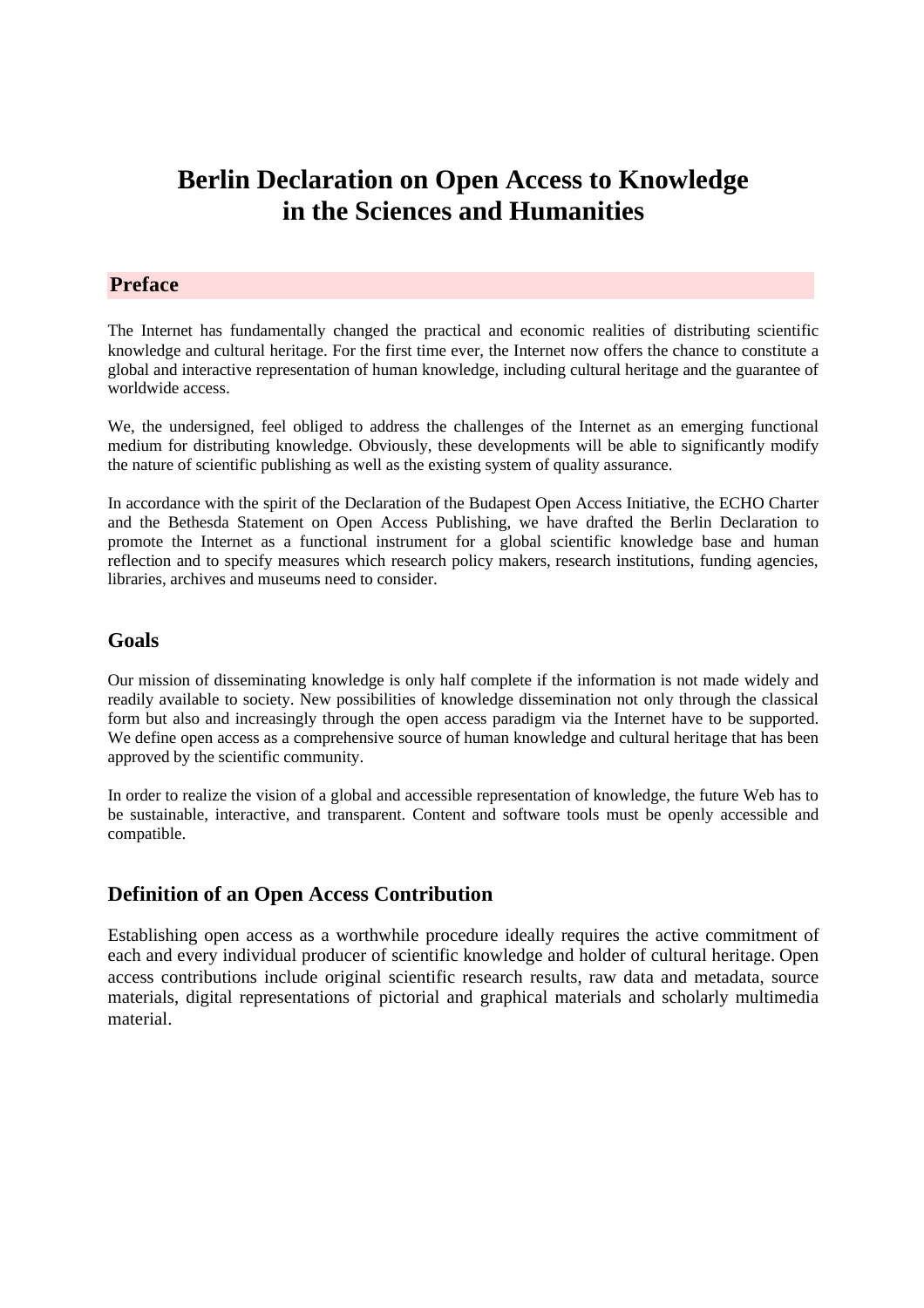Open access contributions must satisfy two conditions:

- 1. The author(s) and right holder(s) of such contributions grant(s) to all users a free, irrevocable, worldwide, right of access to, and a license to copy, use, distribute, transmit and display the work publicly and to make and distribute derivative works, in any digital medium for any responsible purpose, subject to proper attribution of authorship (community standards, will continue to provide the mechanism for enforcement of proper attribution and responsible use of the published work, as they do now), as well as the right to make small numbers of printed copies for their personal use.
- 2. A complete version of the work and all supplemental materials, including a copy of the permission as stated above, in an appropriate standard electronic format is deposited (and thus published) in at least one online repository using suitable technical standards (such as the Open Archive definitions) that is supported and maintained by an academic institution, scholarly society, government agency, or other well established organization that seeks to enable open access, unrestricted distribution, inter operability, and long-term archiving.

### **Supporting the Transition to the Electronic Open Access Paradigm**

Our organizations are interested in the further promotion of the new open access paradigm to gain the most benefit for science and society. Therefore, we intend to make progress by

- encouraging our researchers/grant recipients to publish their work according to the principles of the open access paradigm.
- encouraging the holders of cultural heritage to support open access by providing their resources on the Internet.
- developing means and ways to evaluate open access contributions and online journals in order to maintain the standards of quality assurance and good scientific practice.
- advocating that open access publication be recognized in promotion and tenure evaluation.
- advocating the intrinsic merit of contributions to an open access infrastructure by software tool development, content provision, metadata creation, or the publication of individual articles.

We realize that the process of moving to open access changes the dissemination of knowledge with respect to legal and financial aspects. Our organizations aim to find solutions that support further development of the existing legal and financial frameworks in order to facilitate optimal use and access.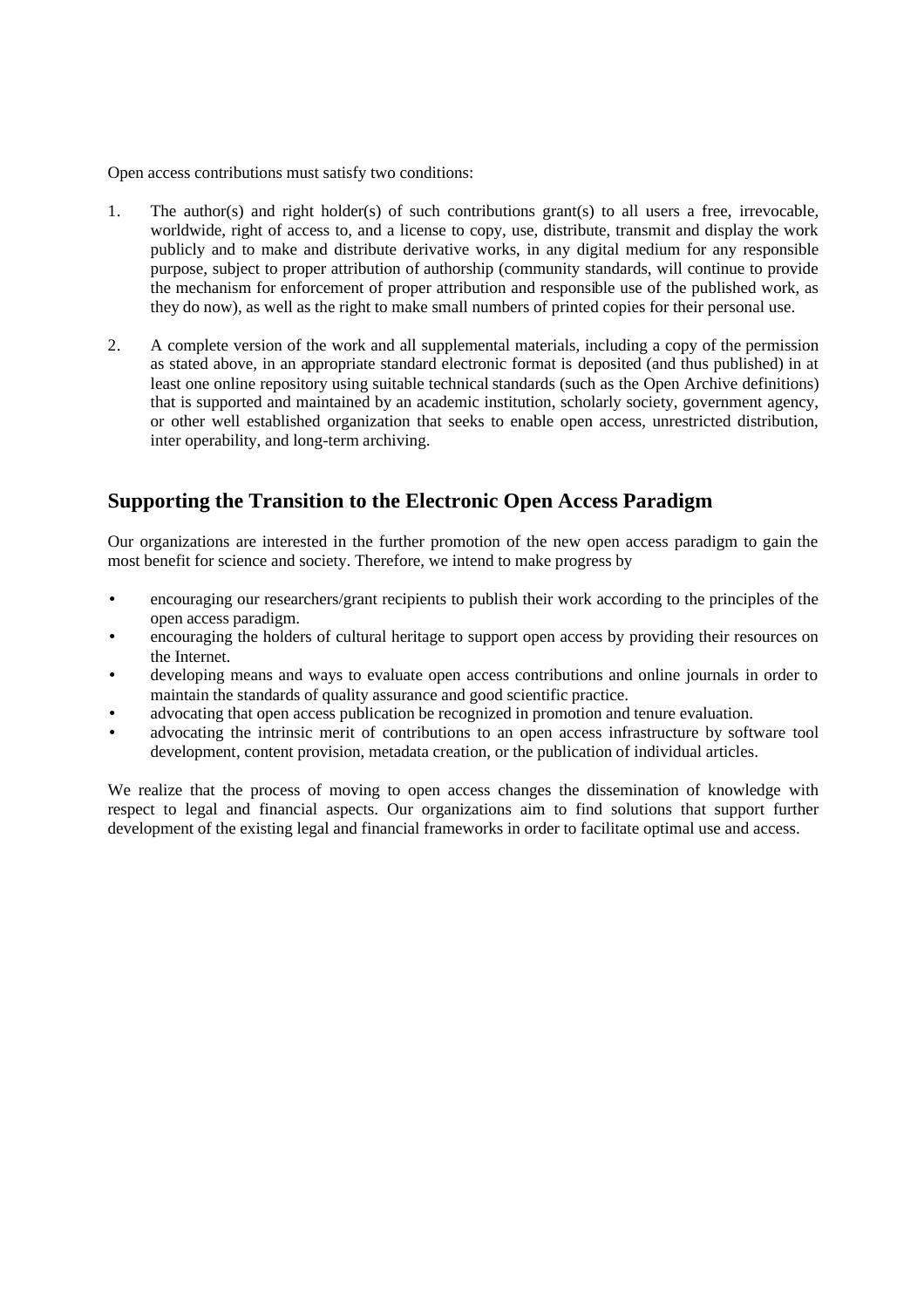# **Signatories:**

# **On behalf of the German research organisations (in alphabetical order):**

| Hans-Jörg Bullinger<br>President of the Fraunhofer Society                                                   | 22 October 2003 |
|--------------------------------------------------------------------------------------------------------------|-----------------|
| Karl Max Einhäupl<br>Chairman des Wissenschaftsrates                                                         | 22 October 2003 |
| Peter Gaehtgens<br>President of the Hochschulrektorenkonferenz                                               | 22 October 2003 |
| Peter Gruss<br>President of the Max Planck Society                                                           | 22 October 2003 |
| Hans-Olaf Henkel<br>President Leibniz Association                                                            | 22 October 2003 |
| Walter Kröll<br><b>President Helmholtz Association</b>                                                       | 22 October 2003 |
| Ernst-Ludwig Winnacker<br><b>President German Research Foundation</b>                                        | 22 October 2003 |
| <b>Further national &amp; international Signatories:</b>                                                     |                 |
| <b>Bernard Larrouturou</b><br>Director General, Centre National de la Recherche Scientifique (CNRS)          | 22 October 2003 |
| Jürgen Mittelstraß<br>President, Academia Europaea                                                           | 22 October 2003 |
| Paolo Galluzzi<br>Director, Istituto e Museo di Storia della Scienza, Florence                               | 22 October 2003 |
| Christian Bréchot<br>Director General, Institut National de la Santé<br>et de la Recherche Médicale (INSERM) | 22 October 2003 |
| Yehuda Elkana                                                                                                |                 |
| President and Rector, Central European University, Budapest                                                  | 22 October 2003 |
| Jean-Claude Guédon<br>Open Society Institute                                                                 | 22 October 2003 |